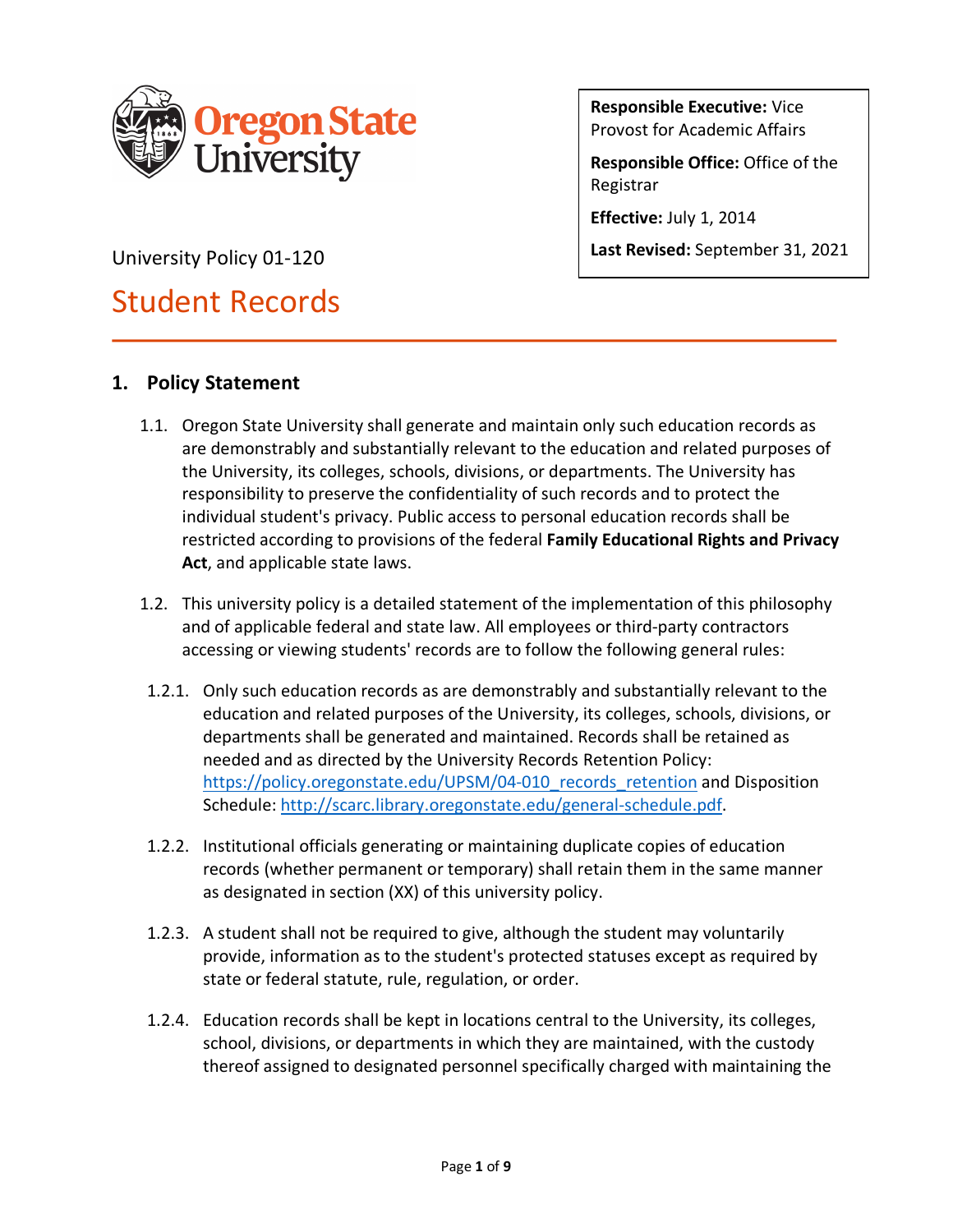confidentiality of the records. A statement of policy regarding education records is published annually in the OSU Catalog.

- 1.2.5. The duplication of permanent education records and the generation of temporary education records shall be kept to a minimum and shall be maintained only for the minimum time required to serve the basic official function of the office which generates and/or maintains them.
- 1.2.6. The permanent retention of education records shall be limited to those designated in the University Records Retention Policy and Disposition Schedule.

## **2. Reason for Policy**

2.1. The purpose of this university policy is to provide further guidance on how to protect and maintain student education records, in compliance with university standards and policies, and applicable state and federal law.

## **3. Scope & Audience**

3.1. This university policy applies to all university employees, affiliates, institutional officials, and students.

## **4. Definitions**

- 4.1. **Student (for purposes of this policy):** A person who is or has been enrolled at Oregon State University.
- 4.2. **Education Record:** Records directly related to a student which are maintained by Oregon State University or by a person/agent/agency acting for the university.
- 4.3. **Directory Information:** Student's name, current mailing address and telephone number, OSU e-mail address, campus office address, student's home city, county, state, country; class standing, college and major field of study, student level (grad, undergrad, etc.), full-time or part-time enrollment status, status as a graduate teaching assistant or graduate research assistant and hours of service, participation in officially recognized activities and sports, dates of attendance, anticipated graduation date, degrees, honors, or awards received, date(s) of degree(s), and most recent previous educational institution attended by student.
- 4.4. **Institutional Official:** A person who must access education records to perform their duties including: a person employed by the university in an administrative, supervisory, academic, research or support staff position (including health staff and in some cases, student employees); a person, company or entity with whom the university has contracted (such as an attorney, auditor, collection agent, or service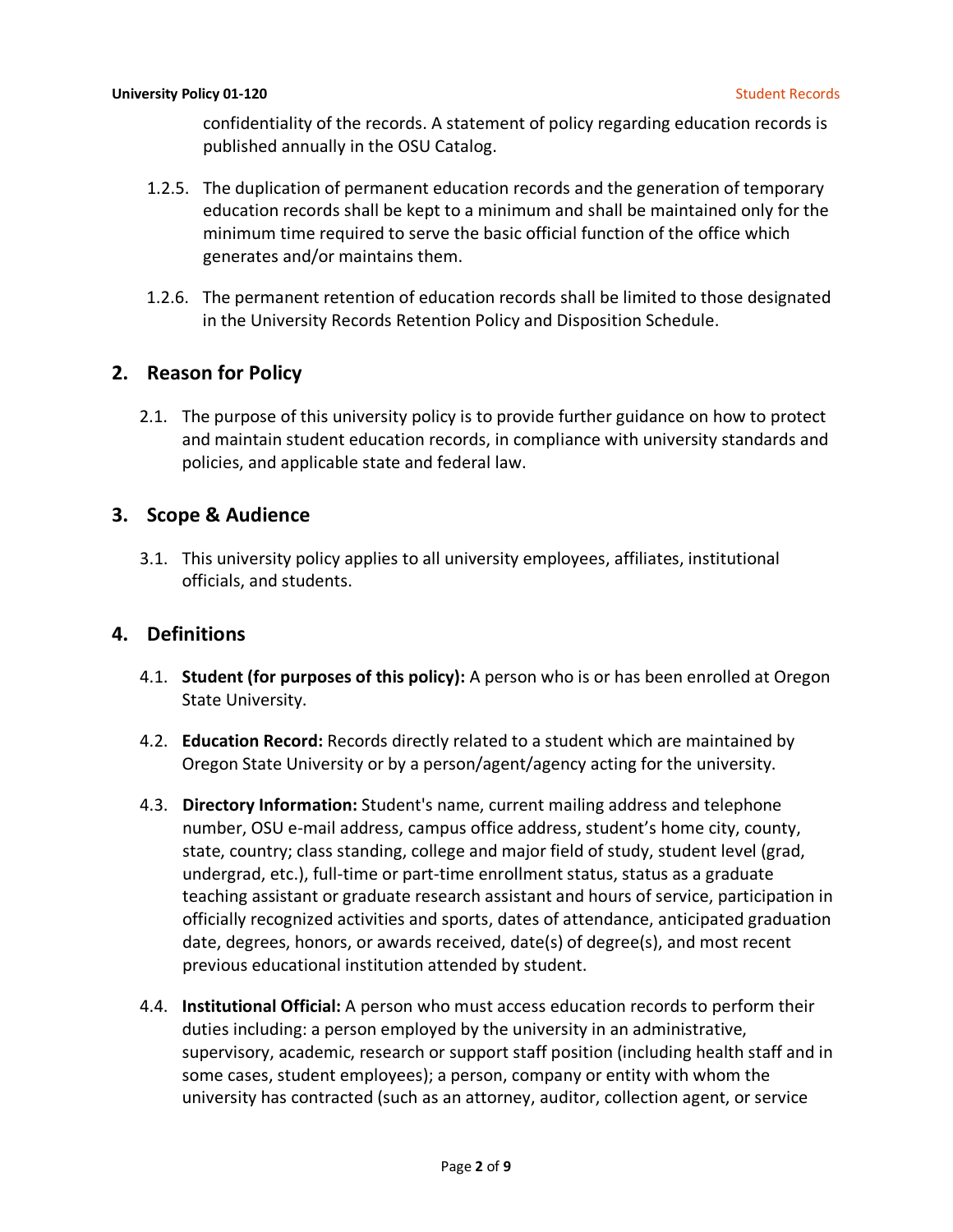provider); a person serving on the board of trustees; or a student serving on an official committee such as a disciplinary or grievance committee or assisting another institutional official in performing their tasks.

## **5. Responsibilities & Procedures**

#### 5.1. **Availability of Records**

- 5.1.1. Except as noted below, all education records are available to the student who is the subject of the records and said records shall not be released to other persons or organizations without the student's prior written approval. A student may see and review with the record's custodian or in their absence a staff member of the office or department that maintains the record, all education records that pertain to the student, except as noted below. Access by the student to the record shall be provided as soon as possible, but not later than 45 days following the student's request. In accordance with this university policy, a written request from a student for a copy, at the student's expense, of any information in that record shall be honored by the record's custodian except as noted below. Copies shall be provided at the earliest possible date, but not later than 45 days following the student's request.
	- a. **Records Not Available.** The following are not categorized as "education records" and/or are not available to students:
		- i. Records that are kept in the sole possession of the maker, are used only as a personal memory aid, and are not accessible or revealed to any other person except as a temporary substitute for the maker of the record;
		- ii. Records made or maintained by a physician, psychiatrist, psychologist, or other professional or paraprofessional acting in a professional capacity related to treating a student. However, such records may be reviewed by a physician or other appropriate professional at the student's written request;
		- iii. Financial records of the student's parents, unless they have given written consent to the student seeking said records;
		- iv. Confidential evaluations/recommendations placed in the education records prior to January 1, 1975, if the evaluations/recommendations continue to be used only for their original purpose; and,
		- v. Confidential evaluations/recommendations received after January 1, 1975 for which the student has signed a waiver of the right of access and which are limited to admission to an educational institution, an application for employment, for a recommendation for an honor, or other form of recognition.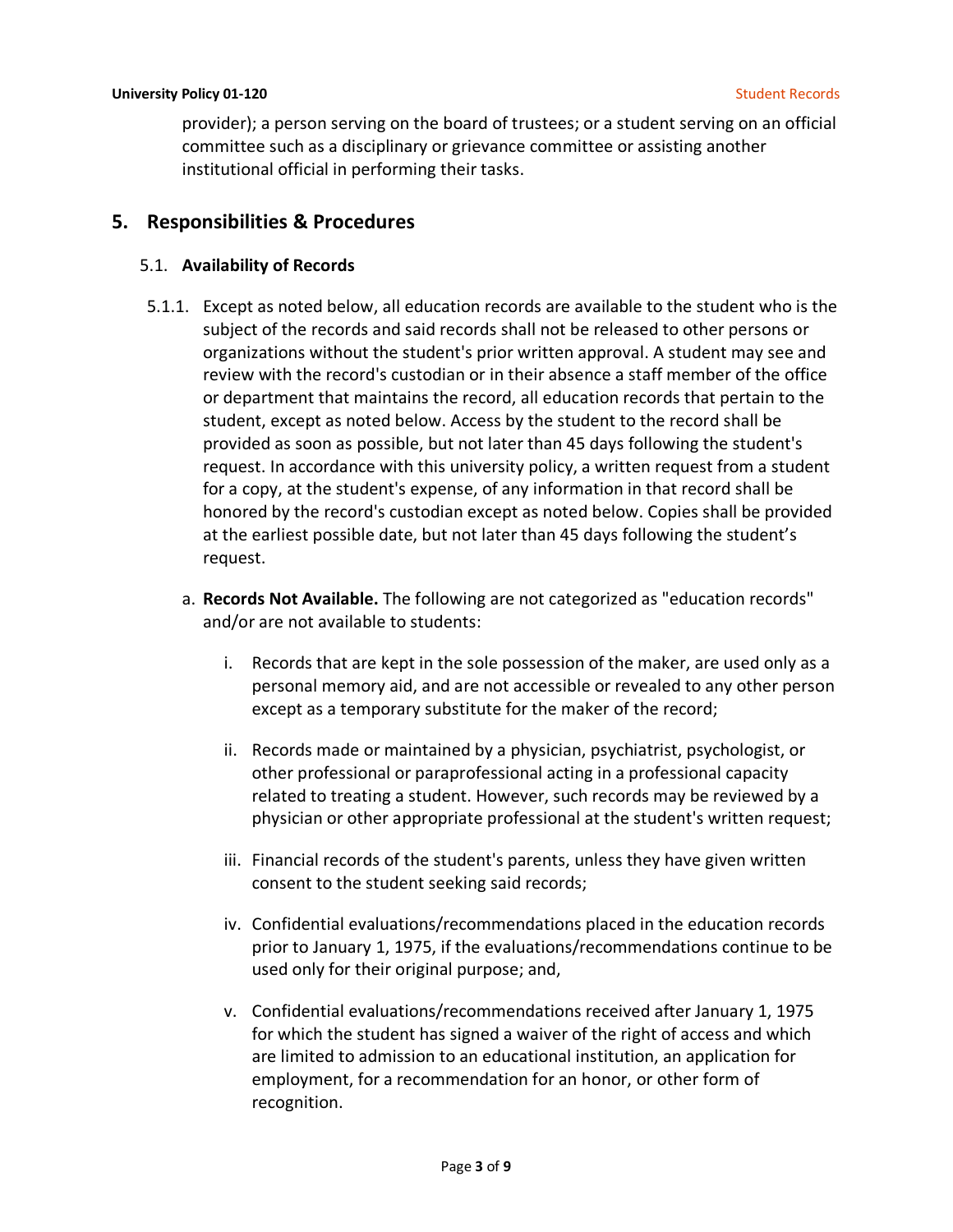- b. **Release of Records without Student Permission.** Education records can be released without permission to:
	- i. Institutional officials who have a legitimate educational interest. An institutional official has a legitimate educational interest if the official needs to review an education record in order to fulfill their professional responsibility to OSU;
	- ii. Officials of schools to which the student seeks or intends to enroll;
	- iii. Authorized representatives of the U.S. Comptroller General, the Secretary of Education, or the Attorney General of the United States;
	- iv. An agency from which the student has applied for, or is receiving, financial aid;
	- v. In response to a valid subpoena or court order issued within Oregon or by a federal court;
	- vi. State and local authorities for whom information was specifically required to be disclosed by state statute prior to November 19, 1974;
	- vii. Organizations conducting legitimate educational research, testing, accreditation, granting financial aid, or improving instruction by using data internally only; if such data does not permit identification of the student or parents to others, and if the information is destroyed when no longer needed to carry out its specified purpose(s);
	- viii.The court, if the university initiates legal action against a student or if a student initiates legal action against the university;
	- ix. Directory Information, which is available to the public upon request without the student's permission unless the student has requested in writing that the information be kept confidential. A student may request in writing that all Directory Information about them be kept confidential. This option may be exercised by completing an authorization form at the Office of the Registrar. This option remains in effect until revoked by the student; and,
	- x. The alleged victim of a crime of violence or other crimes by a student as provided by applicable federal law. The final outcome of a disciplinary action taken against a student accused of a crime of violence or as provided above may be disclosed to the alleged victim.
- c. **Release of Records with Student Permission.** Except as otherwise noted in this policy, all education records may be released only with the student's prior written permission. The written permission shall be filed with the record that is released or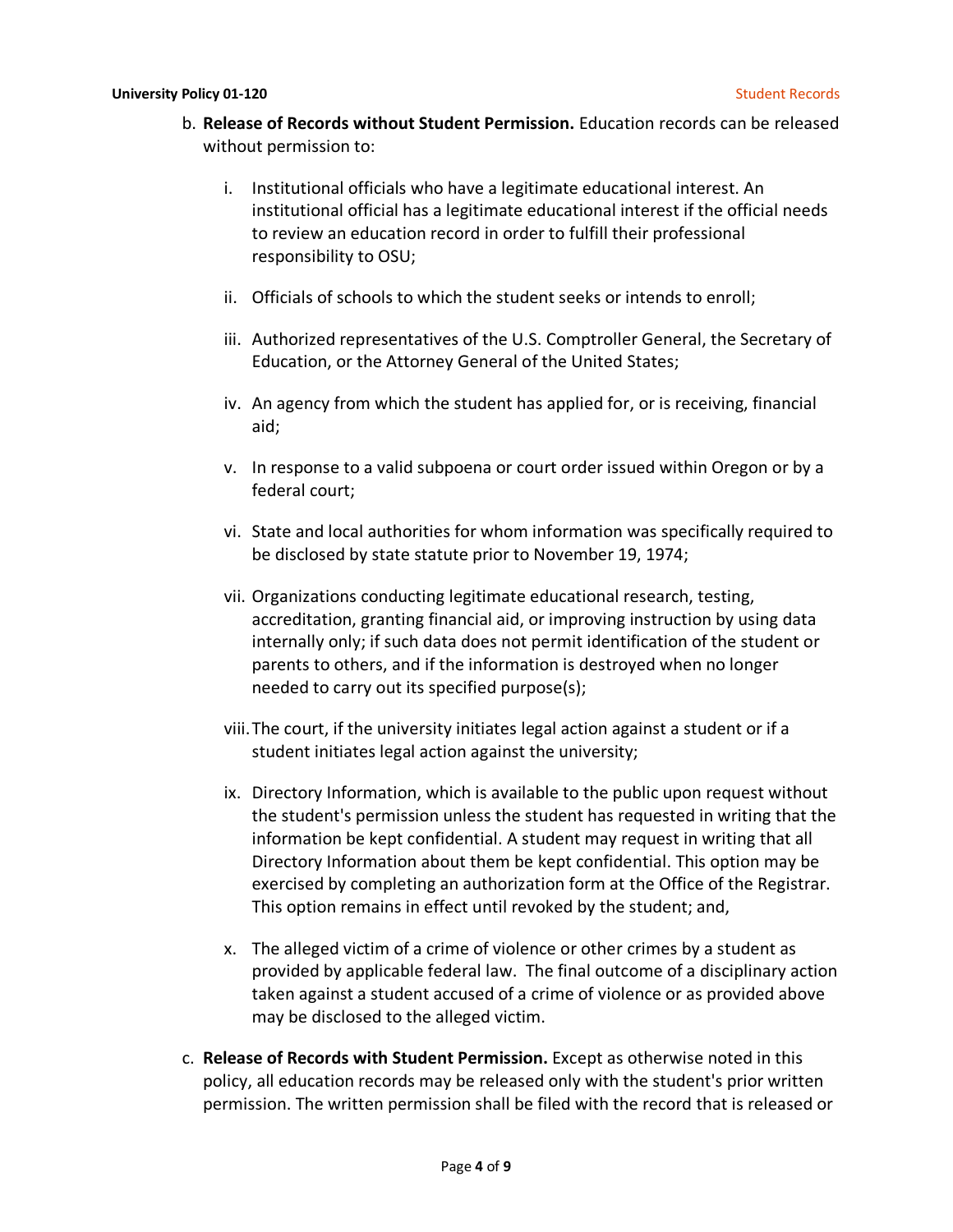in the central Consent to Release documentation housed with the Office of the Registrar.

#### 5.2. **Student Right to Waive Access**

- 5.2.1. As noted in Section 5, a student may *voluntarily* waive their right of access to an education record. Under no conditions can a student be compelled to waive their right of access. Additionally, a student who waives their right *must* be informed of the names of persons making confidential evaluations/recommendations and that such evaluations/recommendations are being used only for the purpose originally intended.
- 5.3. Student Right to Request Amendment
	- a. The student has the right to request amendment to the content of an education record if they believe there is an error or inaccuracy in the record.
	- b. The student can make their request to the Office of the Registrar in writing. The Office will respond to the request within 30 days in writing. If denied, the Office of the Registrar will notify the student of their rights in 5.4. If approved, amendment will be made within 30 days.

#### 5.4. **Challenge to Content of Records and Administrative Hearing Process**

- 5.4.1. The student has the right to challenge the content of education records on the grounds that they are misleading or are otherwise in violation of the student's privacy rights. Additionally, the student has the right to request the correction or deletion of such material in the student's own education records.
	- a. If a student challenges the content of a record, the university shall consider the challenge within a reasonable time after it is received. If the student's request for modification of said record is denied, the university shall inform the student of its decision and of the student's right to a hearing. If a hearing is requested, the following procedure will apply:
		- i. The university shall hold the hearing within a reasonable time after it receives the request.
		- ii. The university shall give the student reasonable advance notice of the date, time, and place of the hearing.
		- iii. The hearing may be conducted by any person, including an institutional official, who does not have a direct interest in the outcome of the hearing.
		- iv. The university shall give the student a full and fair opportunity to present evidence relevant to the education records at issue. The student may, at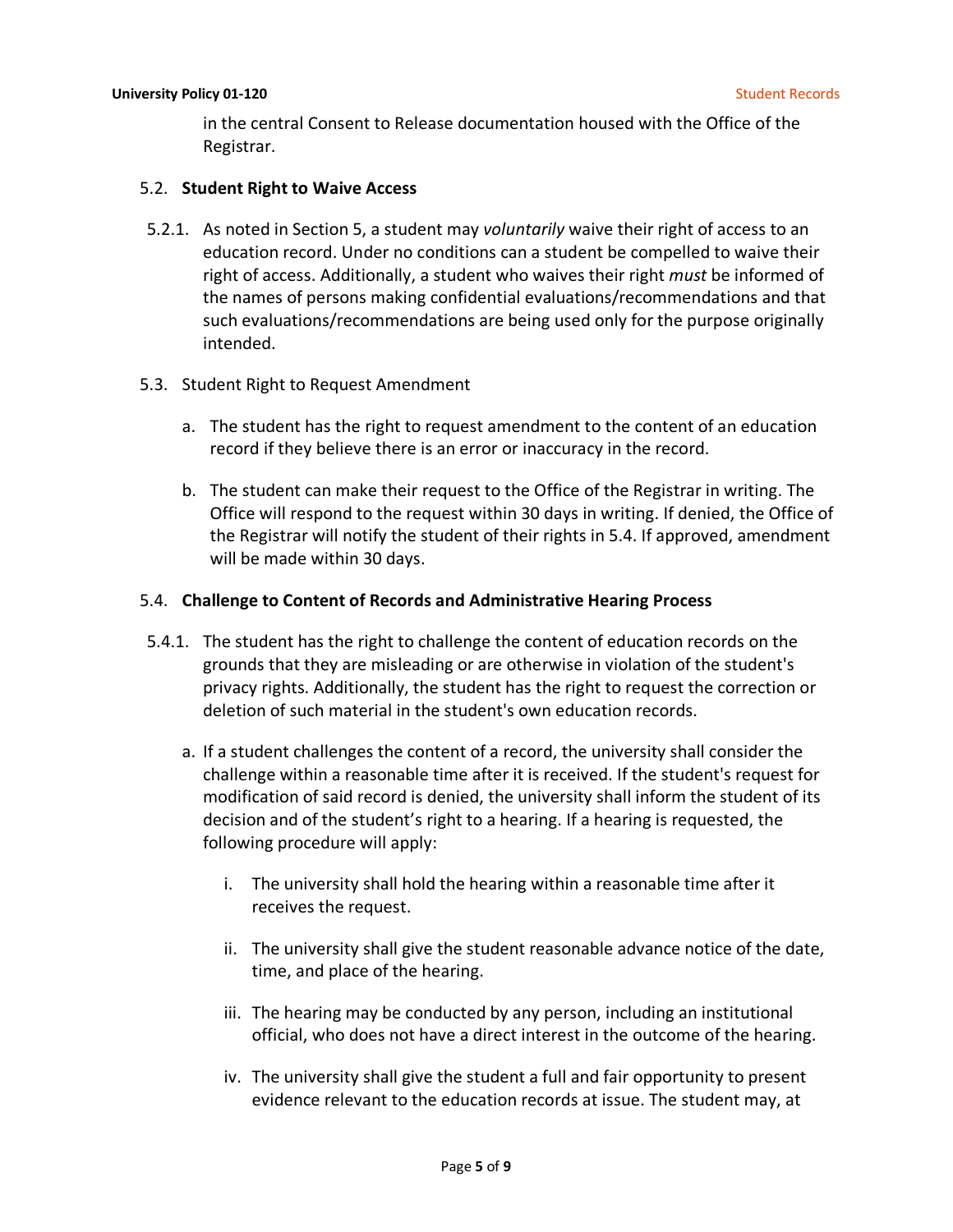their own expense, be assisted or represented by one or more persons of their choice, including an attorney.

- v. The University shall make its decision in writing within a reasonable time after the hearing.
- vi. The decision shall be based solely on the evidence presented at the hearing and shall include a summary of the evidence presented along with reasons for the decision.
- b. Following the hearing, if the hearing officer determines that information in the education record is inaccurate, misleading, or otherwise in violation of the student's privacy rights, the hearing officer shall:
	- i. Amend the record accordingly; and,
	- ii. Inform the student in writing of the change.
- c. Following the hearing, if the hearing officer determines that information in the education record in not inaccurate, misleading, or otherwise in violation of the student's privacy rights, the hearing officer shall inform the student of their right to place a statement in the record commenting on the contested information and/or stating why the student disagrees with the university's decision.
- d. If a student chooses to place a statement in their education record, the University shall:
	- i. Maintain the statement with the record for as long as the record is maintained; and,
	- ii. Disclose the statement whenever it discloses the portion of the record to which the statement relates.

#### 5.5. **Record of Requests and Disclosures of Education Records**

- 5.5.1. A written notation shall be made in a student's education record of each occasion that a person outside the university requests and/or is given access to it. The notation should indicate the person's name, organization represented, the date and the reason for granting access. The notation shall be maintained for as long as the records are maintained. However, such notation is *not* required where:
	- a. The disclosure is made to the student as allowed in this university policy;
	- b. The disclosure is made pursuant to the student's written consent. The written consent shall be kept as a permanent part of the student's record;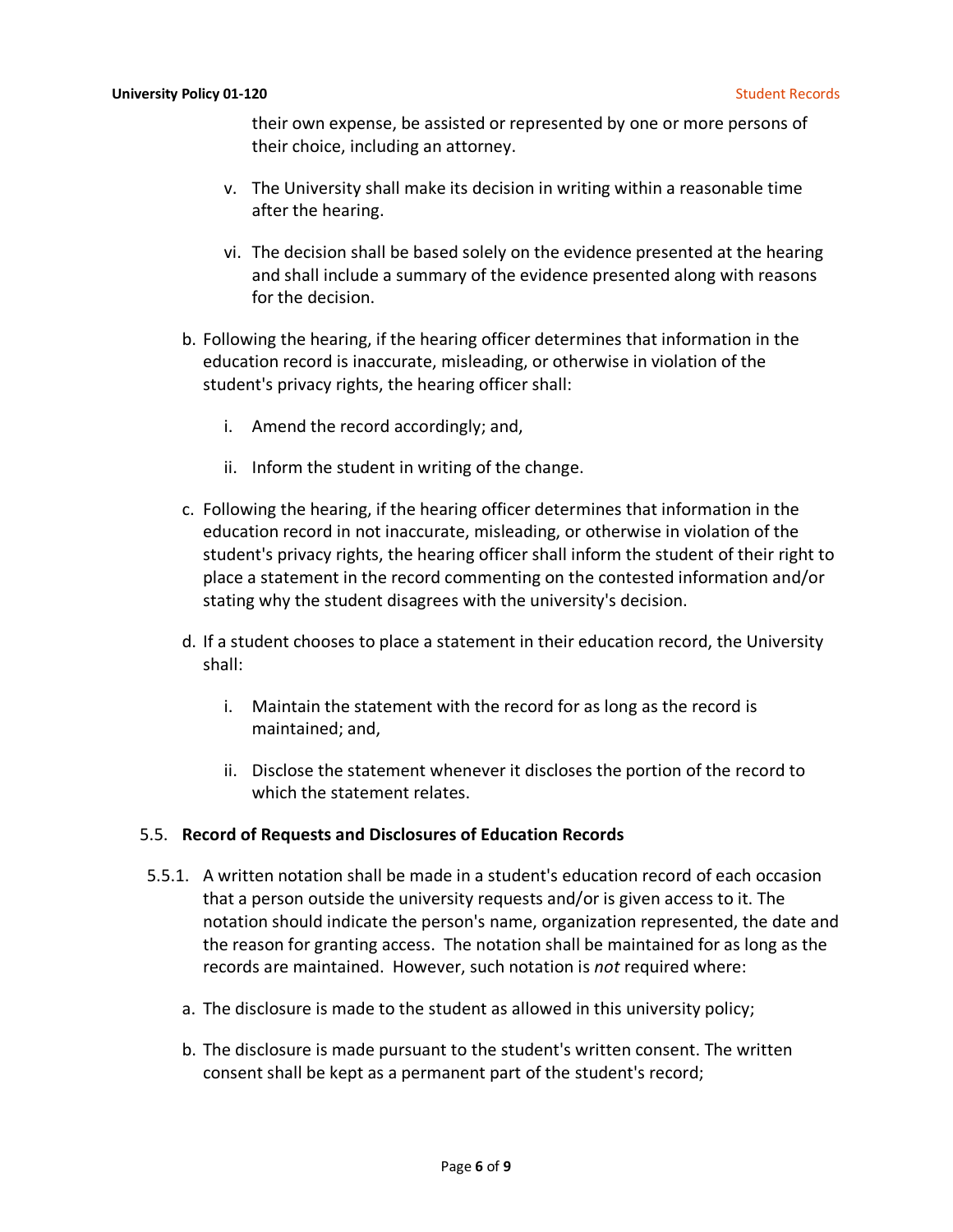- c. The disclosure is made to institutional officials with a designated need to know as part of their official duties;
- d. The disclosure consists only of directory information not otherwise restricted by the student; or,
- e. The disclosure is made to other officials as noted in Section 5.

#### 5.6. **Permanence, Duplication, and Disposal of Education Records**

- 5.6.1. The individual student's record shall be maintained for the minimum period of time required to serve the functions of the office which generates and maintains it and in compliance with the university's Records Retention Standard. When disposed it should be done in a manner such as to protect the record's confidentiality.
- 5.6.2. Duplication of permanent education records shall be kept to a minimum. Such duplicate permanent records as are made shall be destroyed in the same manner as temporary records as set forth in this policy.

#### 5.7. **Period for Granting Access**

5.7.1. A maximum time period of 45 days is authorized in granting access to a student who has requested their education records.

#### 5.8. **Subpoenas and Court Orders**

5.8.1. If a valid court order or subpoena is issued which compels the university to produce a student's education record, the university shall immediately take steps to notify the student of this fact prior to release of the record, unless, in the case of a federal grand jury subpoena or other subpoena issued for a law enforcement purpose, the court or issuing agency has ordered the university not to disclose the existence or contents of the subpoena to the student.

#### 5.9. **Health or Safety Emergencies**

5.9.1. The university may release information from a student's education records to appropriate persons in connection with an emergency, if the knowledge of such information is necessary to protect the health or safety of the student or other persons. However, such information may be released only when determined by those OSU employees with authority to authorize such a disclosure.

#### 5.10. **Access to Records on Several Students**

5.10.1. If a student requests access to an institutional record containing data on several students, including said student, the student shall be given access only to that data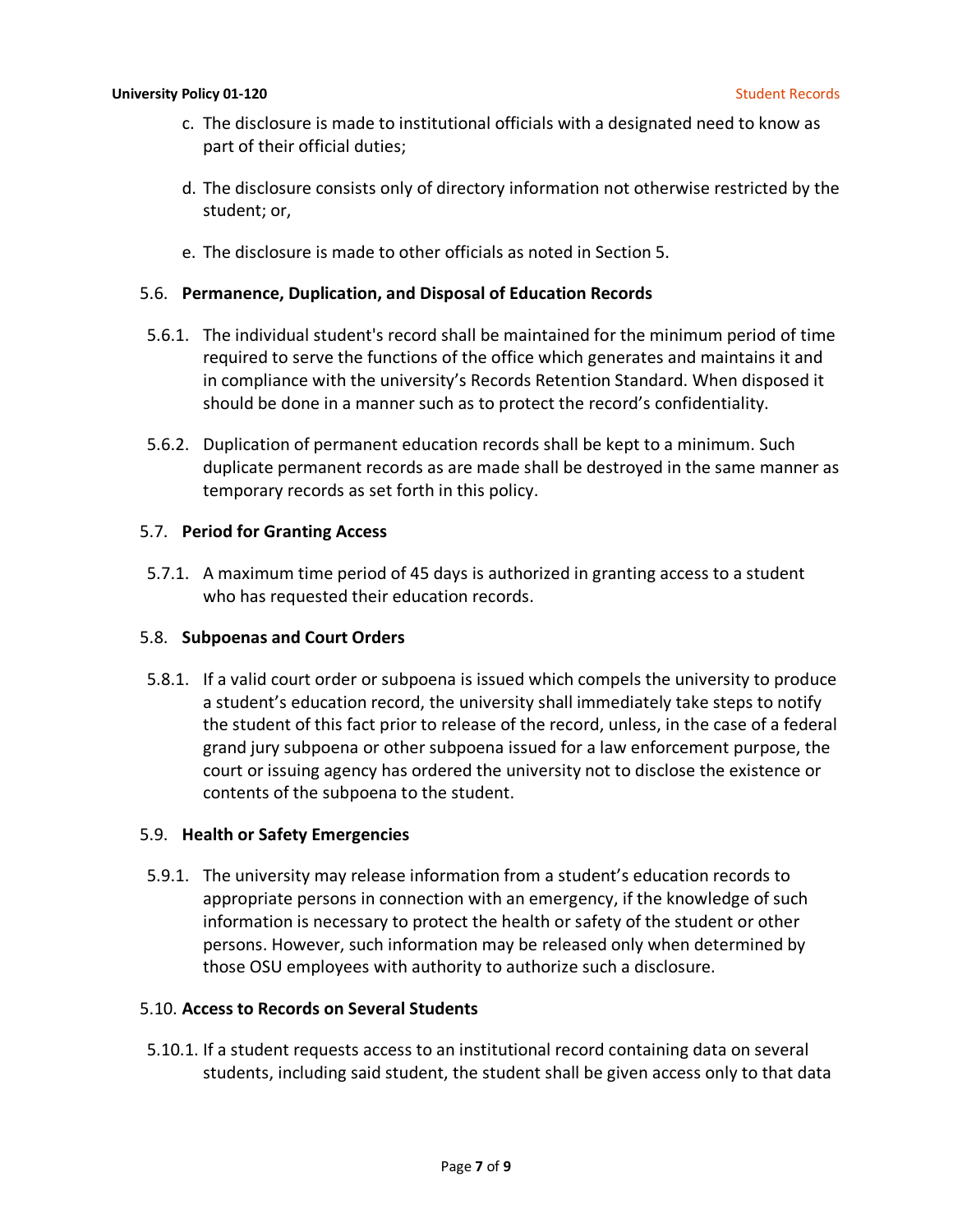relating to said student. The privacy of the other student's data shall not be violated.

#### 5.11. **Annual Publication of Institutional Rule**

- 5.11.1. The University shall publish annually by sending via OSU email this university policy. A copy shall be posted on the Office of the Registrar website. Notice shall include the following:
	- a. The student's right of access to inspect and review education records;
	- b. The student's right to seek amendment of education records;
	- c. The procedures for challenging the content of education records and for inserting a denial or correction of disputed data;
	- d. The right of consent to disclosure of personally identifiable information contained in the education record, except to the extent disclosure is permitted without consent;
	- e. The categories of information designated as directory information and the student's right to prevent disclosure of directory information; and,
	- f. The student's right to file with the U.S. Department of Education a complaint concerning alleged failures by the university to comply with the requirements of this policy and the **Family Educational Rights and Privacy Act of 1974**, as amended.

# **6. Forms & Tools**

6.1. None.

# **7. Frequently Asked Questions**

7.1. None.

## **8. Related Information**

8.1. None.

## **9. History**

9.1. Oregon State University first promulgated policy 576-020 in 2014. When the University gained rulemaking authority in the statutory changes that separated the